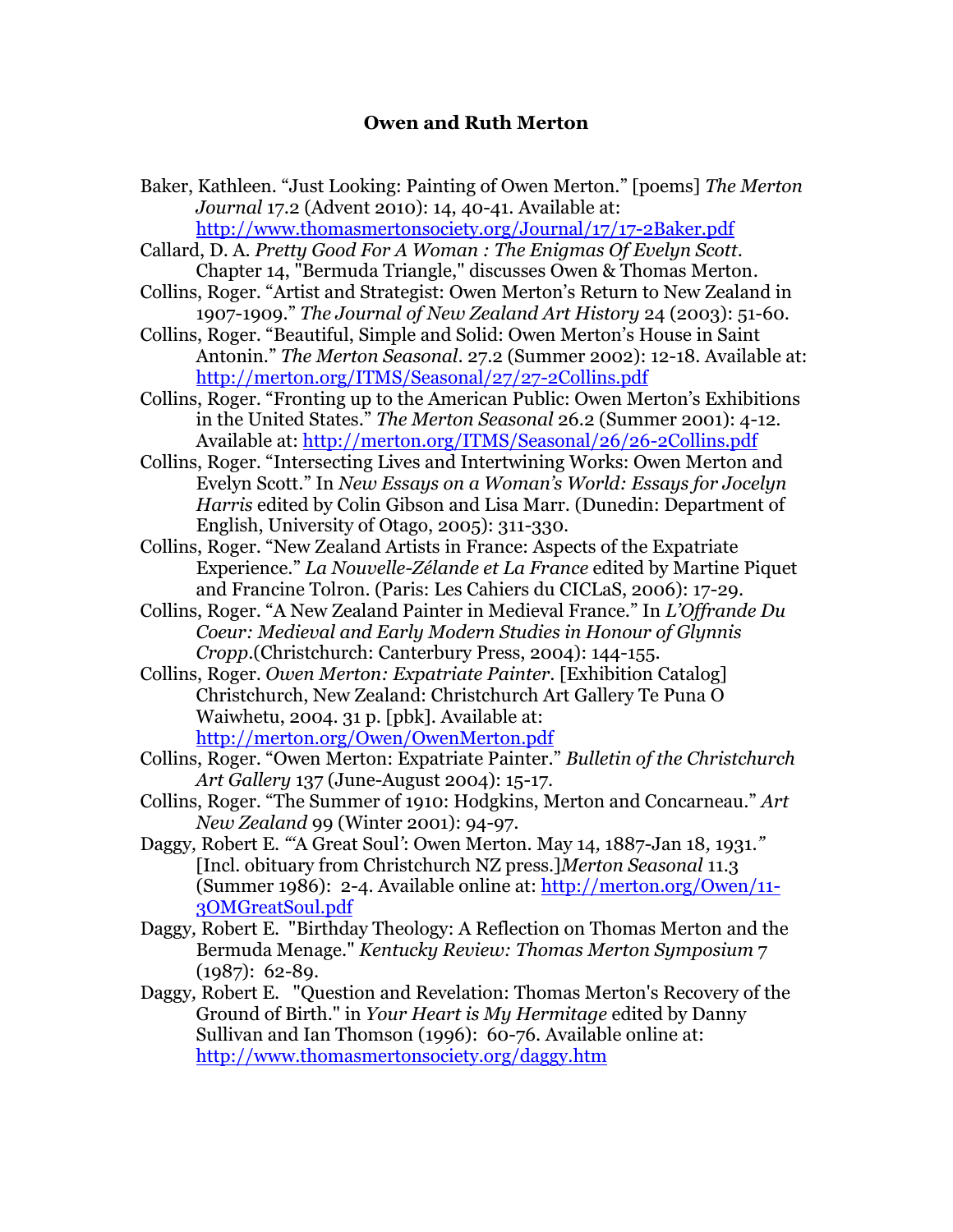- Daggy, Robert E. "Thomas Merton and the Search for Owen Merton." *The Vision of Thomas Merton* edited by Patrick F. O'Connell. Notre Dame, IN: Ave Maria Press, 2003: 23-41.
- Hempstead-Milton*,* Sheila M. *"*Merton*'*s Search for Paradise and his Integration of Ruth Merton*,* Sophia and Mary.*" Merton Seasonal* 21.1 (Spring 1996): 9-14. Available at: [http://merton.org/ITMS/Seasonal/21/21-1Hempstead-](http://merton.org/ITMS/Seasonal/21/21-1Hempstead-Milton.pdf)[Milton.pdf](http://merton.org/ITMS/Seasonal/21/21-1Hempstead-Milton.pdf)
- Hempstead-Milton*,* Sheila M. *"*Shared Facts*,* Different Stories: The Mother of Thomas Merton.*" Merton Journal* [UK] 7.1 (Easter 2000): 36-50. Available online at: [http://www.thomasmertonsociety.org/Journal/07/7-](http://www.thomasmertonsociety.org/Journal/07/7-1Milton.pdf) [1Milton.pdf](http://www.thomasmertonsociety.org/Journal/07/7-1Milton.pdf)
- Hill, Selima. "A Girl Called Owen." *The Merton Journal* 2.1 (Easter 1995): 21-24. Available online at: [http://www.thomasmertonsociety.org/Journal/02/2-](http://www.thomasmertonsociety.org/Journal/02/2-1Hill.pdf) [1Hill.pdf](http://www.thomasmertonsociety.org/Journal/02/2-1Hill.pdf)
- Merton*,* Owen. *"*An Owen Merton Letter [ to Percyval Tudor-Hart].*" Merton Seasonal* 11.3 (Summer 1986): 10-11. Available online at: <http://merton.org/Owen/11-3OMLetter.pdf>
- Merton*,* Owen. *"*At Dawn. a poem…written in Algeria*,* Winter 1923-1924.*" Merton Seasonal* 11.3 (Summer 1986): 9. Available online at: <http://merton.org/Owen/11-3OMPoem.pdf>
- Merton, Ruth. "The Tiny House." Introduced by Sheila M. Milton. *The Merton Seasonal* 29.1 (Spring 2004): 9-17. Available at: <http://merton.org/ITMS/Seasonal/29/29-1Merton.pdf>
- Merton, Ruth. *Tom's Book: To Granny with Tom's Best Love 1916* edited by Sheila Milton. Monterey, Ky. : Larkspur Press, 2005.
- Milton, Sheila M. Introduction to "The Tiny House" by Ruth Merton. *The Merton Seasonal* 29.1 (Spring 2004): 9-17. Available at: <http://merton.org/ITMS/Seasonal/29/29-1Merton.pdf>
- Milton, Sheila M. "Shared Facts, Different Stories: The Mother of Thomas Merton." *The Merton Journal* 7.1 (Easter 2000): 36-50. Available at: <http://www.thomasmertonsociety.org/Journal/07/7-1Milton.pdf>
- Scott, David. "Watercolour on Watercolour." [poem] *The Merton Journal* 3.2 (Advent 1996): 57. Available online at:

<http://www.thomasmertonsociety.org/Journal/03/3-2Scott.pdf>

Simpson, John."An Astonishing Variety." Rev. of *Owen Merton: Expatriate Painter* by Roger Collins. *The Merton Seasonal* 29.3 (Fall 2004): 36-38. Available at: [http://merton.org/ITMS/Seasonal/29/29-](http://merton.org/ITMS/Seasonal/29/29-3SimpsonRevOwen.pdf) [3SimpsonRevOwen.pdf](http://merton.org/ITMS/Seasonal/29/29-3SimpsonRevOwen.pdf)

There is also some information on-line about Owen: <http://www.merton.org/Owen/>

All of the articles mentioned above are in the archives of the Merton Center, along with some other materials relating to Owen and Ruth, including some correspondence. Other correspondence relating to Owen shows up in a number of other places including: